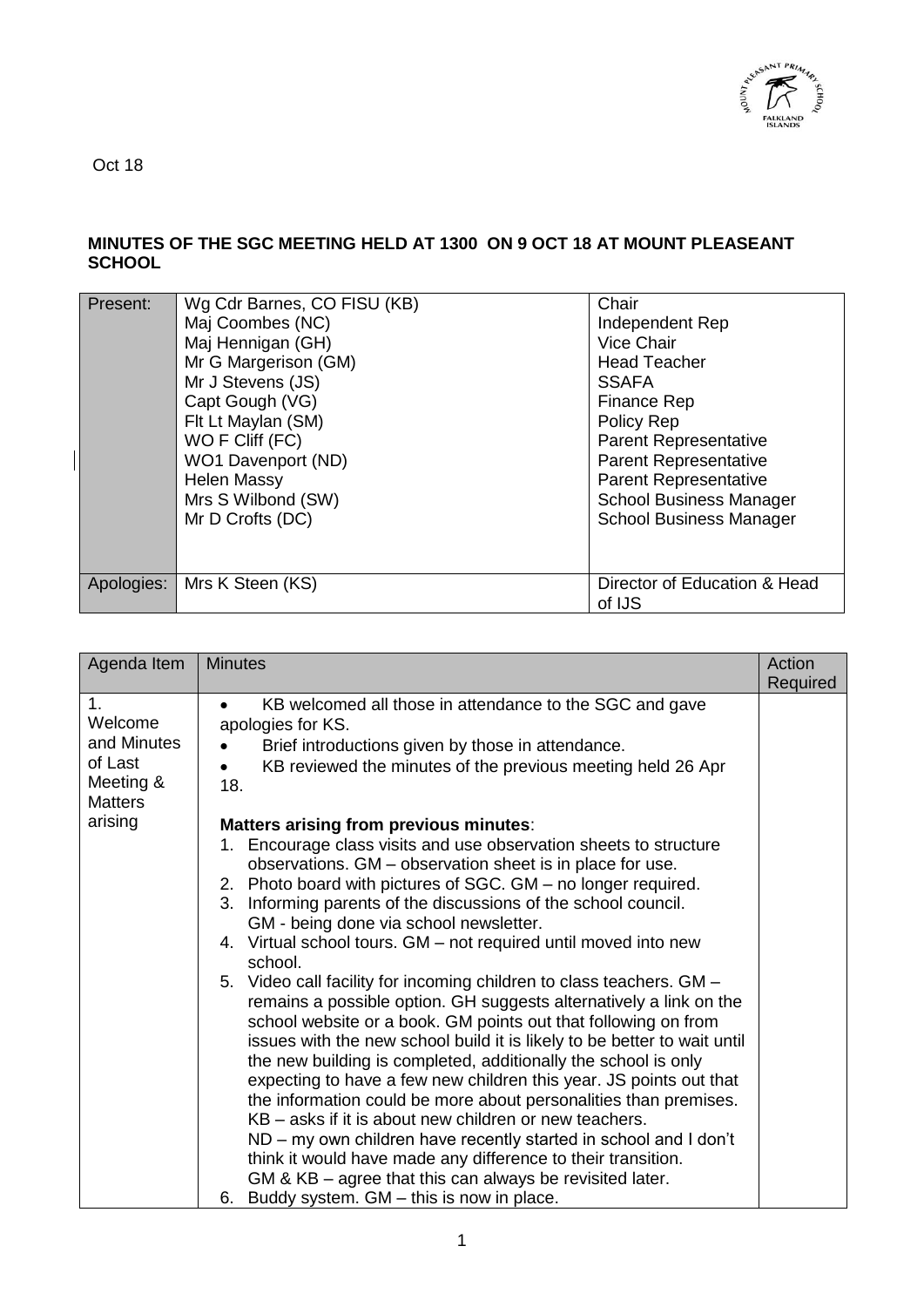

|                                             |                                                                                                                                                                                                                                                                                                                                                                                                                                                                                                                                                                                                                                                                                                                                                                                                                                                                                                                                                                                                                                                                                                                                                                                                                                                                                                                                                                                                                                                                                                                                                                                                                             | <b>ISLANDS</b> |
|---------------------------------------------|-----------------------------------------------------------------------------------------------------------------------------------------------------------------------------------------------------------------------------------------------------------------------------------------------------------------------------------------------------------------------------------------------------------------------------------------------------------------------------------------------------------------------------------------------------------------------------------------------------------------------------------------------------------------------------------------------------------------------------------------------------------------------------------------------------------------------------------------------------------------------------------------------------------------------------------------------------------------------------------------------------------------------------------------------------------------------------------------------------------------------------------------------------------------------------------------------------------------------------------------------------------------------------------------------------------------------------------------------------------------------------------------------------------------------------------------------------------------------------------------------------------------------------------------------------------------------------------------------------------------------------|----------------|
|                                             | 7. Service Children Support Worker. GM - this operates in UK<br>schools but here the reality is that all children are service children<br>so not sure as to what purpose this would serve.<br>8. Uniform policy. FC - Has had more feedback from parents and it<br>now seems that everyone is happy.<br>9. Reports. GM - A welfare type section has now been included in<br>the reports as well as the usual academic information.<br>10. After school team sports. GM - outlines the activities currently<br>provided by the school and also that JS is providing additional<br>sports club activities. If anyone can offer more it is always<br>appreciated. Numbers of children and ages make team sports<br>difficult to organise.<br>FC - Asks if team events are really necessary or really just the<br>provision of physical activity?<br>HM - Asks how much physical activity the 'little ones' get?<br>GM - Outdoor bikes, balance boards & balls, other outdoor<br>activity. Also this will be discussed more later on in the meeting.<br>GM – volunteers have been sought and if any come forward the<br>school can provide equipment and help to promote events and<br>clubs.<br>JS – Asks if a further request for volunteers could be made?<br>KB – There seems to be lots of provision for the 'younger'<br>children, can anything more be done for the 'older' age group?<br>GM - this can be looked at.<br>11. SGC survey to be an annual event. GM – this should be<br>programmed in and needs to be at a time when people have been<br>here long enough to settle but still have enough time to take any |                |
|                                             | actions identified.                                                                                                                                                                                                                                                                                                                                                                                                                                                                                                                                                                                                                                                                                                                                                                                                                                                                                                                                                                                                                                                                                                                                                                                                                                                                                                                                                                                                                                                                                                                                                                                                         |                |
|                                             |                                                                                                                                                                                                                                                                                                                                                                                                                                                                                                                                                                                                                                                                                                                                                                                                                                                                                                                                                                                                                                                                                                                                                                                                                                                                                                                                                                                                                                                                                                                                                                                                                             |                |
| 2.<br>Composition<br>of and roles<br>of SGC | JS - probably November is a good time.<br>KB - Roles have been allocated but now would be a good time to<br>discuss any issues, make switches etc. Members may also wish to take<br>on responsibilities for particular areas.<br>Roles are:<br>$KB - Chair$<br>GH - Vice chair<br>VG - Finance rep<br>SM - Policy Rep<br>JS - Safeguarding rep<br><b>GM</b> - Head Teacher<br>NC - Independent Rep<br>FC - Parent Rep<br>ND - Parent Rep<br>HM - Parent Rep<br>Additional roles:<br>NC & GH - Nursery<br><b>VG-FS1&amp;FS2</b><br>KB & JS - Y1 & Y2<br>ND & SM - Y3 & Y4<br>$HM - Y5$ & $Y6$                                                                                                                                                                                                                                                                                                                                                                                                                                                                                                                                                                                                                                                                                                                                                                                                                                                                                                                                                                                                                                |                |
|                                             | SM – Asks what is the policy role?<br>GM – School follows MOD policy and DCYP policy (as well as local<br>interpretations) for example, 'medicines in School Policy'.                                                                                                                                                                                                                                                                                                                                                                                                                                                                                                                                                                                                                                                                                                                                                                                                                                                                                                                                                                                                                                                                                                                                                                                                                                                                                                                                                                                                                                                       |                |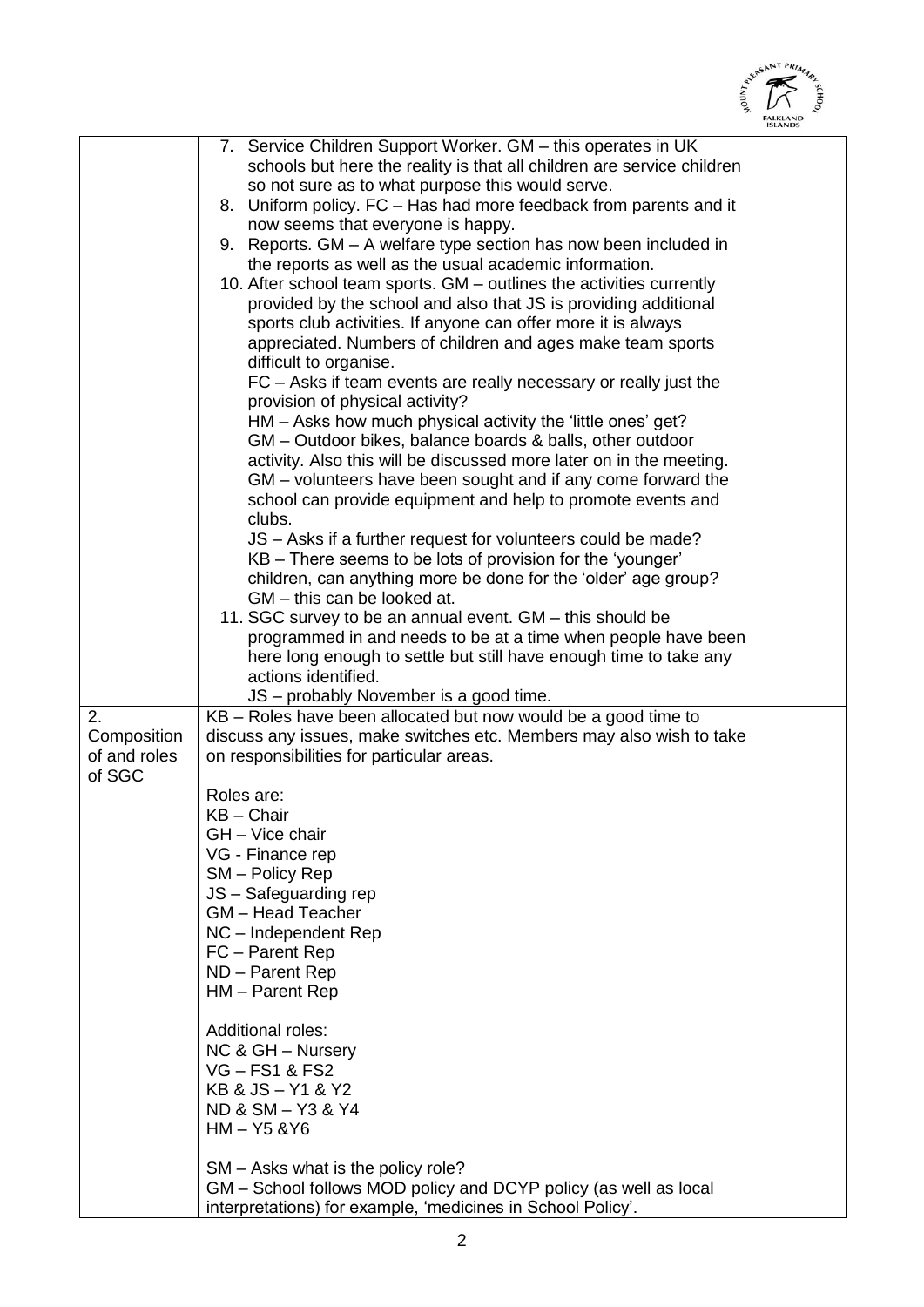|                             |                                                                                                                                                                                                                                                                                                                                                                                                                                                                                                                                                                                                                                                                                                                                                                                                                                                                                                                                                                                                                                                                                                                                                                                                                                                                                                                                                                                                                                                                                                                                                                                                                                                                                                                 | RYEASANT PRIM |
|-----------------------------|-----------------------------------------------------------------------------------------------------------------------------------------------------------------------------------------------------------------------------------------------------------------------------------------------------------------------------------------------------------------------------------------------------------------------------------------------------------------------------------------------------------------------------------------------------------------------------------------------------------------------------------------------------------------------------------------------------------------------------------------------------------------------------------------------------------------------------------------------------------------------------------------------------------------------------------------------------------------------------------------------------------------------------------------------------------------------------------------------------------------------------------------------------------------------------------------------------------------------------------------------------------------------------------------------------------------------------------------------------------------------------------------------------------------------------------------------------------------------------------------------------------------------------------------------------------------------------------------------------------------------------------------------------------------------------------------------------------------|---------------|
|                             |                                                                                                                                                                                                                                                                                                                                                                                                                                                                                                                                                                                                                                                                                                                                                                                                                                                                                                                                                                                                                                                                                                                                                                                                                                                                                                                                                                                                                                                                                                                                                                                                                                                                                                                 |               |
| 3.                          | There are certain policies that the school must have, such as<br>safeguarding and behaviour. The role of the SGC policy person is to<br>check that the policies are in place, monitor and suggest any practical<br>changes. All school policies are on the school website and are public.<br>VG - Asks what is the role of the finance rep?<br>GM – The school has had no budget since April, but has been told to<br>spend as though there is a budget in place. Once the budget is actually<br>in place the role will be to check that money is being spent in the correct<br>places – i.e. to achieve the SIP and improve children's education.<br>JS - Asks if there are any non-public funds?<br>GM – Yes there are non-public funds which come for example from<br>donations such as from the recent Gurkha run.<br>GM – Role of parent reps is to provide an independent view of what<br>happens in school.<br>KB – Suggests that visits are made to year groups once per term, so<br>first visit should be between now and Christmas and second visit<br>between start of next term and February half-term, GM will provide pro-<br>forma for feedback. This will enable feedback for next SGC meeting.<br>GM - SGC who now share an area of responsibility can attend together<br>or separately. Lesson times are:<br>$0900 - 1000$<br>$1100 - 1200$<br>$1300 - 1500$<br>Or for nursery and FS1/2:<br>$0900 - 1200$<br>Or for swimming:<br><b>Tuesday PM</b><br>Or for P.E.<br>Monday PM<br>ND – Asks what clothing should be worn, uniform or civvies when<br>making visits?<br>$KB$ – Whatever clothing is comfortable – the children are used to<br>uniforms and that wouldn't be a problem.<br>GM: | <b>ALL</b>    |
| Head<br>Teacher's<br>Report | 1. Number of children in school is significantly down from last year.<br>2. There are no SEN pupils.<br>3. There are three children at RAISEN 1 level.<br>(RAISEN is a system of recording support/interventions that<br>children receive – at level 1 a pupil has been identified as<br>needing extra support in class).<br>1 child is being supported with speech and language.<br>2 children being supported with maths/numeracy.<br>Above cases were discussed via SKYPE last week with<br>Educational Psychologist and confirmed that being dealt with                                                                                                                                                                                                                                                                                                                                                                                                                                                                                                                                                                                                                                                                                                                                                                                                                                                                                                                                                                                                                                                                                                                                                     |               |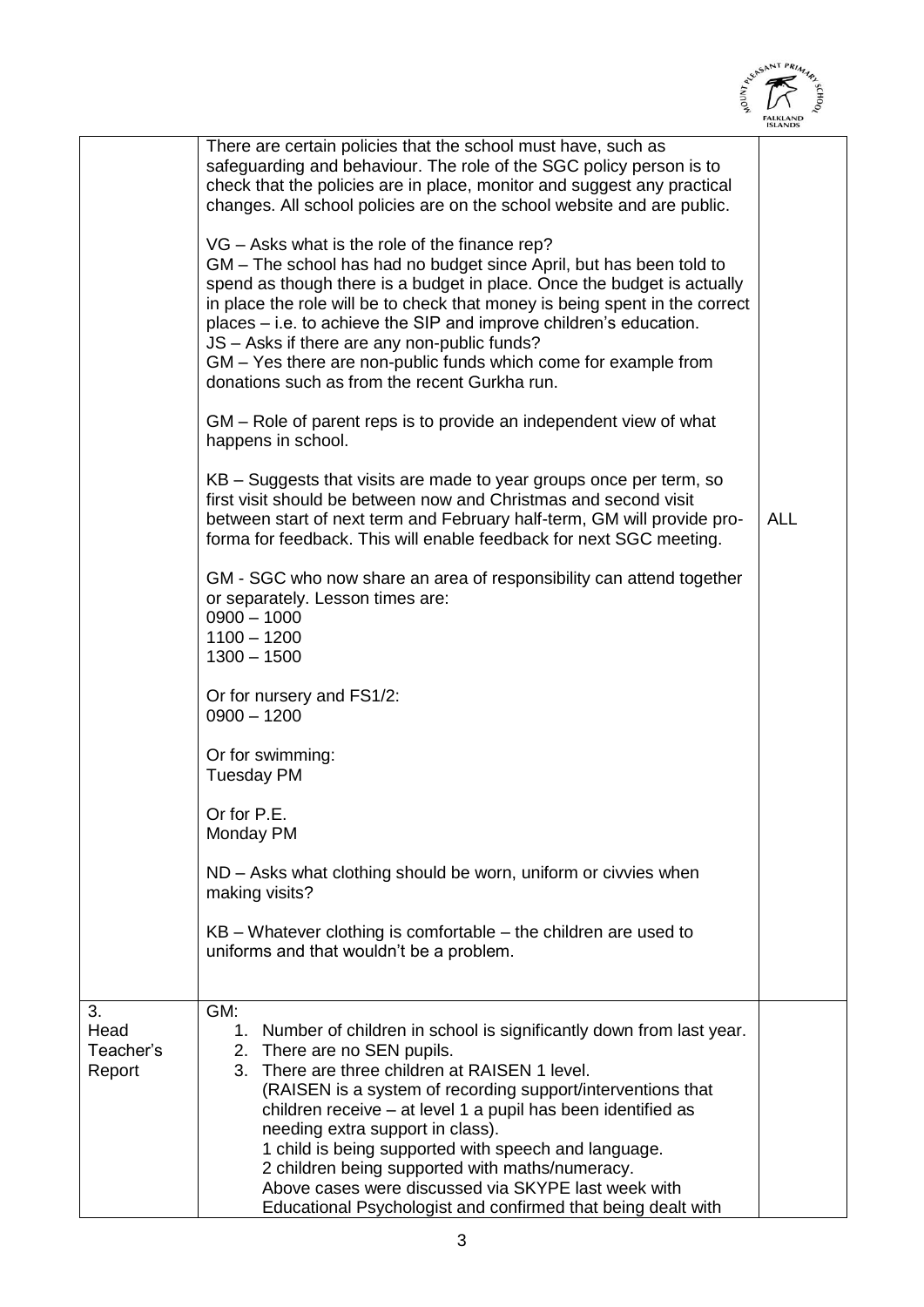

|                                                                                                                                                                                                  | <b>ISLANDS</b> |
|--------------------------------------------------------------------------------------------------------------------------------------------------------------------------------------------------|----------------|
| appropriately, not considered SEN cases.                                                                                                                                                         |                |
| 4. No exclusions from school.<br>5. Staffing – full staffing would consist of HT, AHT, 5 teachers =<br>total 7.                                                                                  |                |
| Current staffing is 6, one of those teachers is only here until the<br>end of this Autumn term.                                                                                                  |                |
| Adverts have already been placed for an EYFS teacher and a<br>KS1/2 teacher.                                                                                                                     |                |
| If fully staffed the AHT (currently teaching Y5/6) can be given<br>required release time to complete interventions, etc., run the                                                                |                |
| school in the absence of HT.<br>Recruitment is difficult, there is a general shortage of teaching                                                                                                |                |
| staff in the UK, we also have to overcome the issues of FI<br>accommodation/travel/ welfare etc.                                                                                                 |                |
| There have been no internal applicants even following the<br>school closure schedule in Germany.                                                                                                 |                |
| KB - asks what will happen when the temporary teacher<br>leaves?                                                                                                                                 |                |
| JS – asks if supply teachers can be used.<br>GM – We can only make use of teachers who are Civil Service                                                                                         |                |
| applicants. Rowley Bucknill (RB), who recently visited school, is<br>trying to locate a teacher; another possibility is that Lydia                                                               |                |
| Shazell may be able to help out. At the moment we are waiting<br>to see what RB can come up with.                                                                                                |                |
| 6. School has 320 hours/week available to employ support staff,<br>this can be used between full time and part time positions.<br>There are still hours available despite recruitment campaigns. | <b>ALL</b>     |
| If anyone knows of people needing work please let them know<br>7. Visitors to school - recently RB, IT team are currently here and                                                               |                |
| fitting a new server and generally updating the system.                                                                                                                                          |                |
| 8. Updating qualifications - Mark Harris will be visiting soon to<br>complete Paediatric First Aid, Manual Handling and Food Safety<br>courses.                                                  |                |
| 9. Outcomes.                                                                                                                                                                                     |                |
| Data sheets distributed and discussed<br>100% of children in FS2 – good stage of development.                                                                                                    |                |
| 100% of children in Y1 - Achieved required level in phonics<br>check.                                                                                                                            |                |
| 100% of children in Y2 – reached expected level in reading,<br>writing and science.                                                                                                              |                |
| Teacher assessments match to the national testing figures - i.e.<br>teacher judgements are accurate.                                                                                             |                |
| EYFS data – 100% of children achieve good level of<br>development and the average points score has increased.                                                                                    |                |
| FS1 - all children make generally good progress, slightly lower                                                                                                                                  |                |
| scores in 'making relationships', 'self-care' and Physical<br>development' - this is quite normal.                                                                                               |                |
| 10. School Improvement Plan (SIP)<br>There are no gaps in school data.                                                                                                                           |                |
| 3 areas of the enhanced curriculum now identified for further                                                                                                                                    |                |
| development:<br>1. FS1/2 and KS1 - Further enhancement and provocations                                                                                                                          |                |
| within the environment. More signs and language displayed<br>indoors and outdoors.                                                                                                               |                |
| Multiplications - have introduced a card game that is played<br>2.                                                                                                                               |                |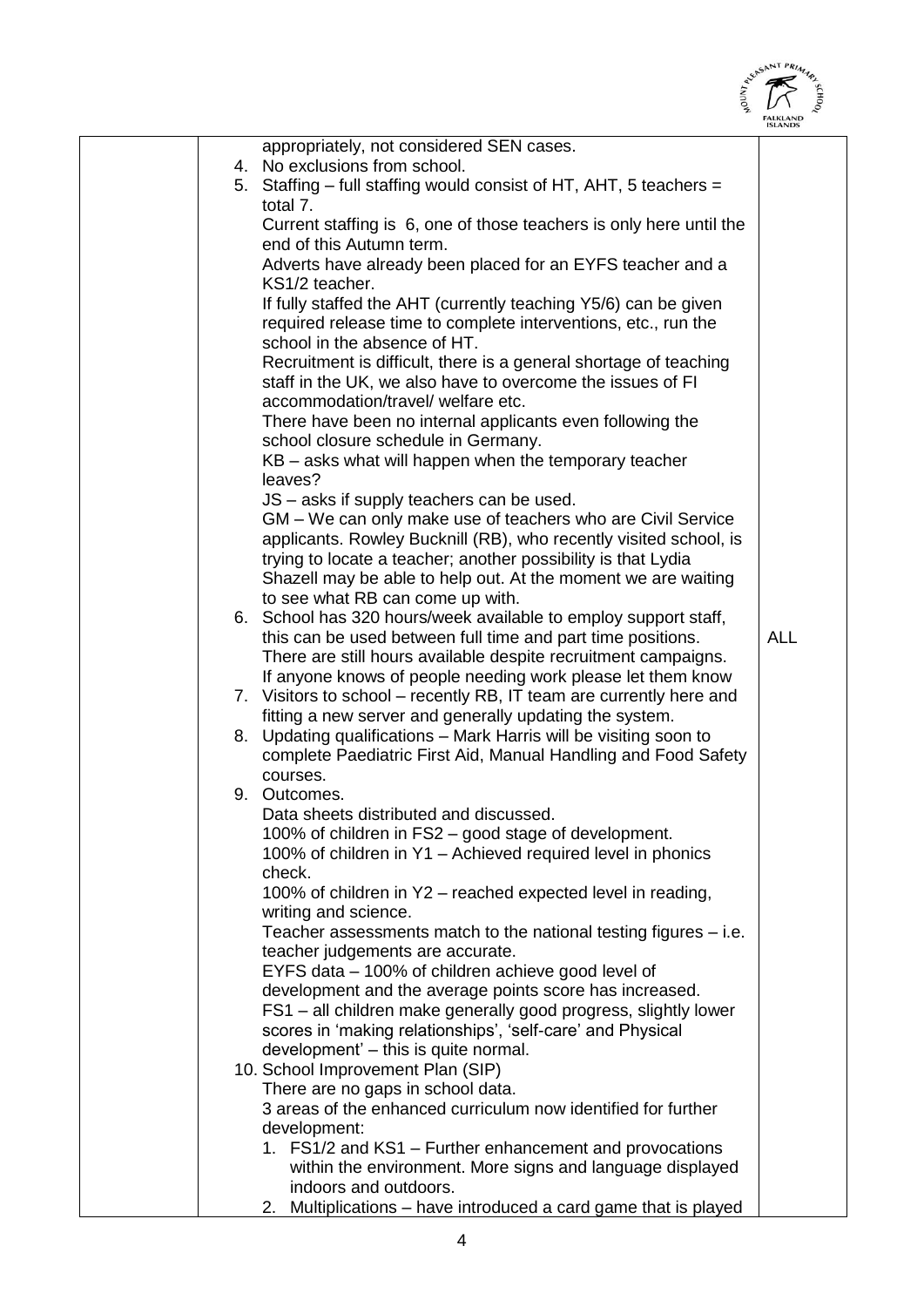|              |                                                                                                                                                                                                                                                                                                                                                                                                                                                                                                                                                                                                                                                                                                                                                                                              | ALEASANT PRIM            |
|--------------|----------------------------------------------------------------------------------------------------------------------------------------------------------------------------------------------------------------------------------------------------------------------------------------------------------------------------------------------------------------------------------------------------------------------------------------------------------------------------------------------------------------------------------------------------------------------------------------------------------------------------------------------------------------------------------------------------------------------------------------------------------------------------------------------|--------------------------|
|              | daily after lunch which is both popular and very effective.<br>3. Preparing pupils for life<br>a. Further extended opportunities to be provided to solve<br>puzzles, ask questions and explore the possible<br>answers.<br>b. Forest school qualifications - visitors come in November.<br>c. Walking to school, for which the children will receive<br>recognition badges.<br>d. PE scheme - will now be a 2 year program which is<br>being resourced in readiness for the new school<br>opening.<br>KB – From a policy perspective SM can keep an eye on the SIP.<br>VG – Suggests climbing harnesses for the children so that they can<br>make use of the climbing wall - will call into the school office to<br>organise the purchase of these.<br>11. Budget - as previously mentioned. | <b>SM</b><br>VG          |
|              | Also the school has 2 GPC's<br>CP & F doesn't work<br>12. School has held a launch pad event and a Golden Assembly.<br>13. There will be a parent's evening and a Christmas production.<br>14. The PTA is organising a tea and cake sale next week.<br>15. School will issue termly reports.<br>KB - The report that was prepared by RB was sent out, it included a list<br>of priorities such as reviewing assessment.<br>GM - This has been completed.                                                                                                                                                                                                                                                                                                                                     |                          |
| 4.<br>A.O.B. | 1. GM – The impact of the SGC is not always seen by members owing<br>to the nature of tours. The SGC does report and document school<br>needs and the school does need to demonstrate that this happens<br>over time since it is used for the inspections.<br>2. KB - Reminds all members of SGC to hand in DBS application<br>forms.<br>3. KB - Asks when Safeguarding courses may next be available?<br>Next course is 9 Nov 18.<br>GM – a level 2 course is sufficient for SGC awareness.<br>KB - Would be good for any SGC members to take a course if able<br>to do so.<br>4. JS – The PTA needs to have three filled positions to be able to                                                                                                                                           | <b>ALL</b><br><b>ALL</b> |
|              | operate, presently only one position is filled.<br>5. KB – Asks what is the general view concerning displaying SGC<br>photos? Can we ask parents for their view?<br>FC - If not displaying photographs how else can we let parents<br>know who is on the SGC?<br>KB - intending to write letter with a list of names.<br>GM - Could also add phone numbers. This can also be reviewed<br>once the letter has been sent.<br>KB – Can parent reps gauge general parent opinion at coffee<br>mornings re any need for photographs?<br>ND – Asks about what the children get for lunch and how the<br>6.<br>quantity and quality is monitored?<br>KB - parents make the choice from the menu provided.                                                                                           | KB<br>Parent<br>Reps     |
|              | ND – There are times when the meals are not always as chosen.<br>GM – Food is provided by the 4-Seasons mess, currently on a 3<br>week rotational menu. The school can only choose one item per                                                                                                                                                                                                                                                                                                                                                                                                                                                                                                                                                                                              |                          |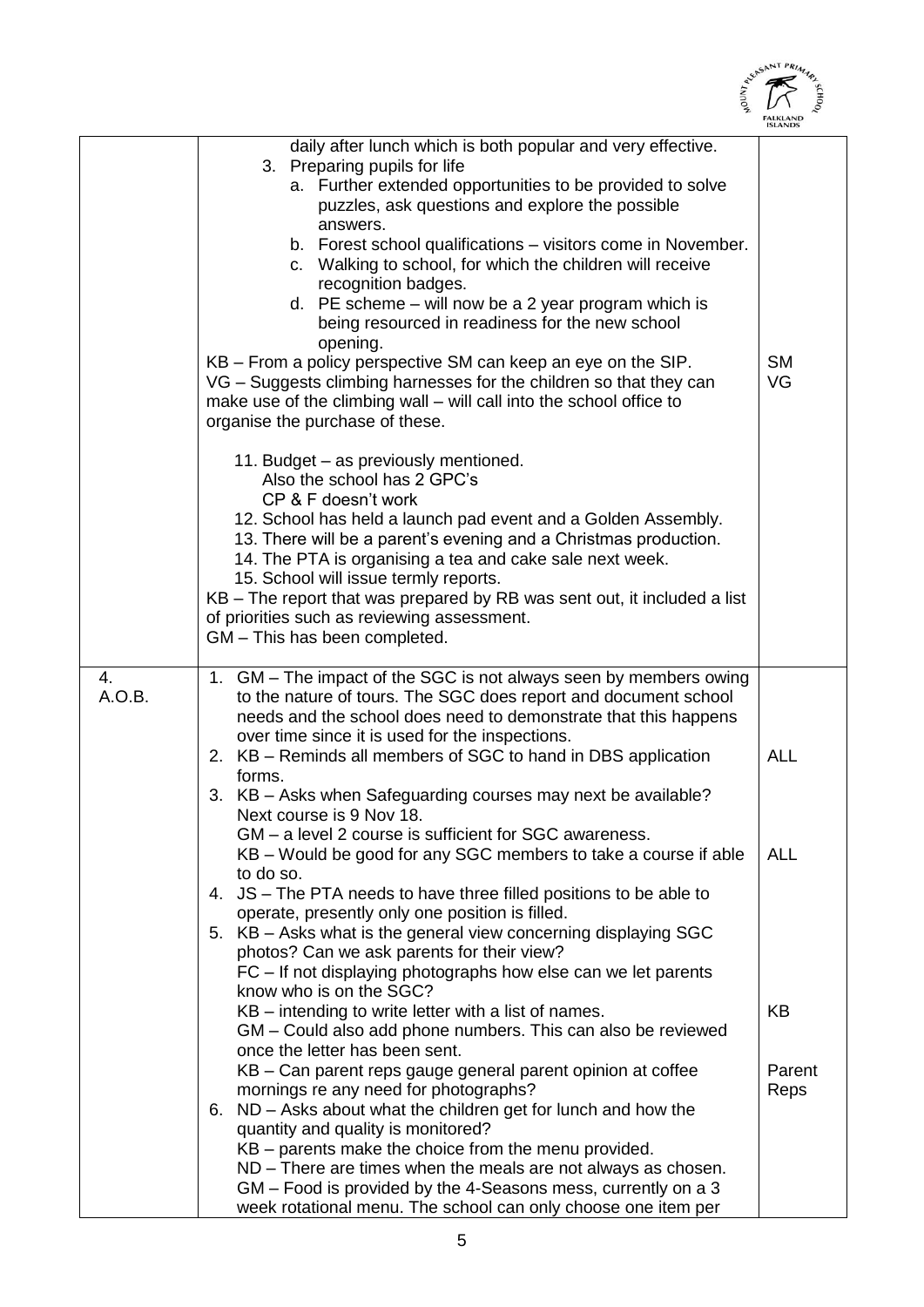